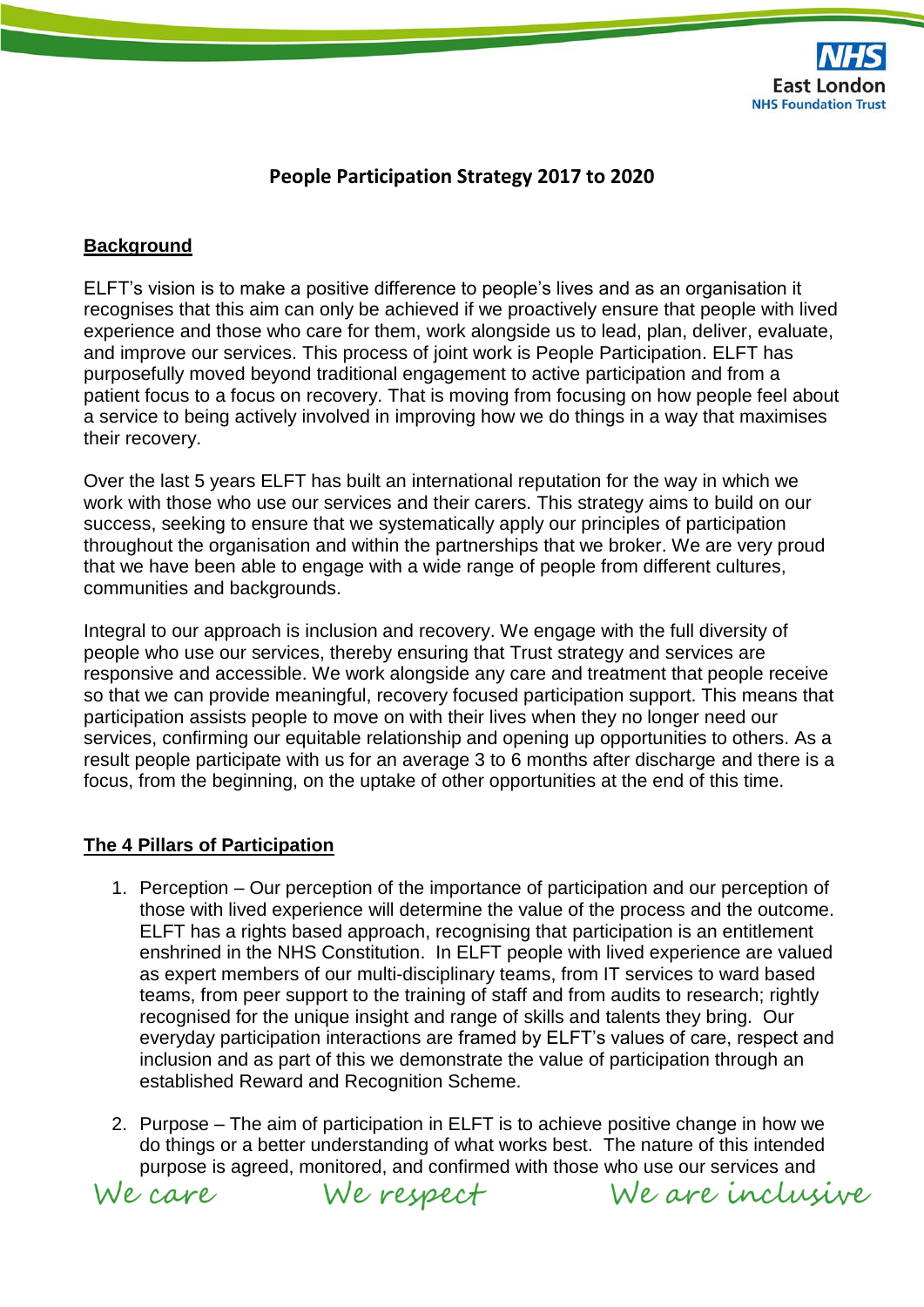their carers as part of our participation process. This pillar is imbedded in a honest, open and robust dialogue that recognises the expertise of all those involves and which ensures appropriate training, of staff, those who use our services and those that care for them. Participation clearly informs decision making, from individual interactions to front line service and through strategic geographies to the Board.

- 3. Progress For the person with lived experience, participation within ELFT is designed to assist their recovery, supporting their harnessing and development of their own abilities and their progression towards the achievement of their aspirations. Participation in of itself should provide for personal growth and improved control of illness. Carers participation is also focused on supporting individual growth and skill development. Participation in individual care supports meaningful choice and control, increases self-esteem, and improves treatment outcomes. Participation in service development and the recruitment and training of staff leads to better relationships and more capable staff, enhanced quality of care and improved quality of life. Participation in research, innovation and governance improves the accessibility, relevance, and impact of services, promotes shared understanding and a sense of joint endeavour and results in better decisions. Participation in care and in communities leads to improved peer support, the reduction of isolation and the dismantling of stigma. ELFT's recovery focus means that participation results in better outcomes for both the individual and the organisation.
- 4. Performance Participation must be measured, monitored, and evaluated to ensure that it is effectively delivering the expected outcomes and is consistently doing so within the ELFT 4 Pillars approach. Effectiveness of participation is determined by the experience of those who use our services and their carers, our staff and the identifiable impact it has on decisions. Experts by experience and carers are involved in evaluation as auditors and researchers, in setting the priorities of this People Participation Strategy and in holding the organisation to account for its delivery as majority members of the Board's People's Participation Committee. For the individual, a recovery focused care planning approach ensures that participation is an important part of recovery and, importantly that it supports the individual to move to independence away from ELFT. To support participation ELFT has invested in a core team of X staff who provide expertise and support to each directorate and to the organisation as the whole to ensure a systematic yet tailored approach.

#### **Selection of Participation Activity**

There are a varied range of opportunities for those with lived experience and their carers to participate in.

- They work with us to ensure that we recruit, develop and retain effective staff by participating in values based recruitment interview panels, nurse selection days, consultant panels and the appointment of Executive and Non-Executive Board members.
- They are also involved in 360 evaluations of staff, act as quest lecturers at universities and are staff themselves, including administration, clinical and senior executive.
- Those with lived experience and their carers and the organisation ensure we deliver effective services including Peer Support Workers, writing complaint responses and are trained in and delivering Quality Improvement including being

We care

We respect We are inclusive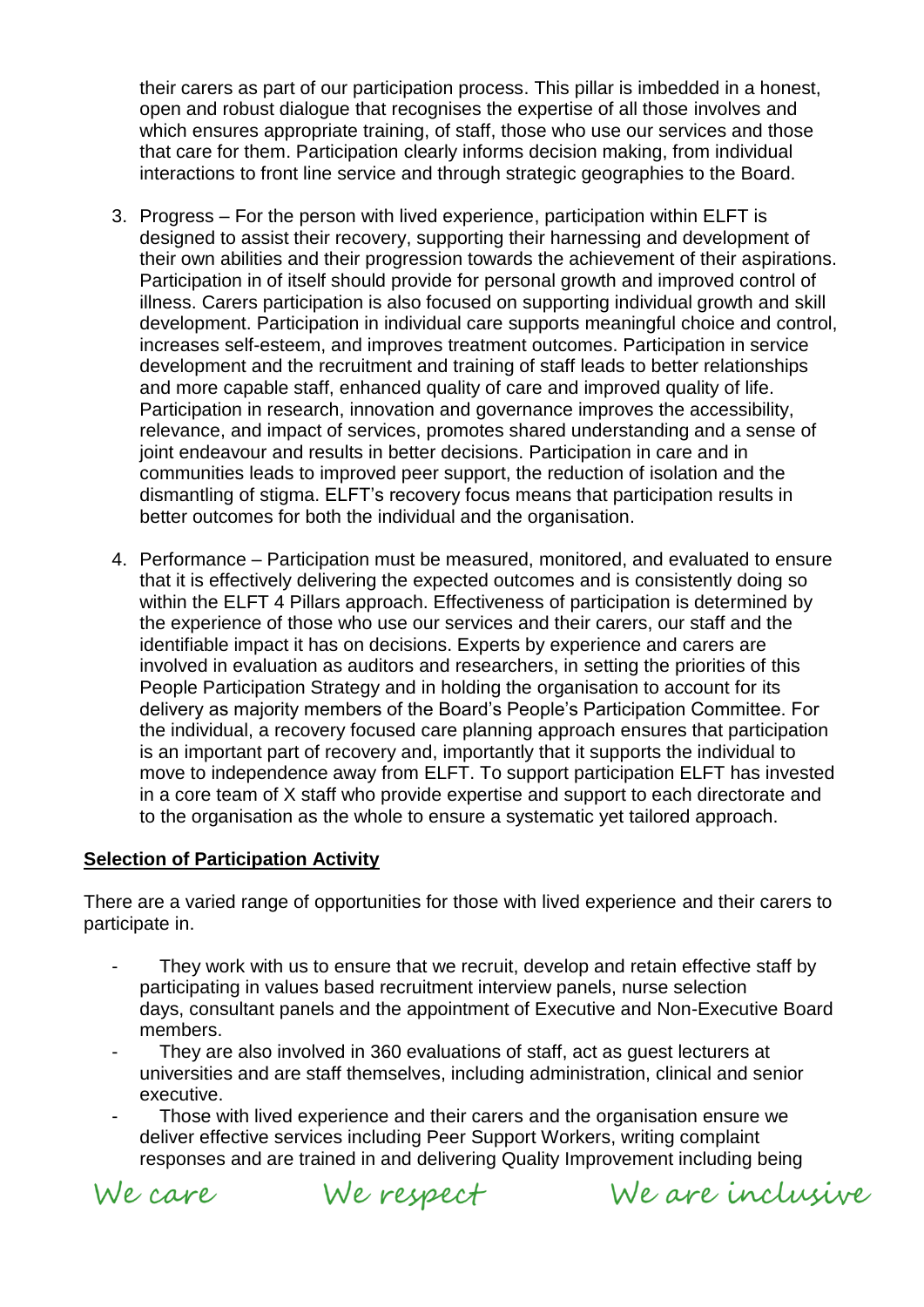internationally recognised for our Big I and Small I model of involvement in Quality Improvement.

- We work with Service User and Carer researchers and service users undertake SULSA, (Service User Led Standards and Audits, participate in ward rounds audits and deliver the safety climate toll and PLACE.
- In all this work the main focus in on 'what next' for individuals so that they are always learning and looking to move on with their lives.

### **People Participation Structure**

Each Directorate has a People Participation Lead (Band 6). They support and facilitate participation on a local level. They are managed locally and attend their relevant Directorate Management Team meeting to continually raise the profile of People Participation. They are supported centrally by the Head of People Participation who leads on the strategic profile. See appendix B for full team structure.

#### **Objectives 2017 to 2020**

The nine objectives within this strategy have been set by the people with lived experience and their carers in consultation with the People Participation Committee. They are set under 3 clear aims and each objective confirms what is expected to be within the current year, thereby ensuring annual progression. The People's Participation Committee will be responsible for monitoring delivery of the Strategy and reporting to Board on its progress. They are updated every year via the Trust Wide Working Together Group Awayday.

#### **Aim 1: To improve participation in individual care and treatment Objectives**

- 1. To improve the delivery of ward rounds so that they are more user friendly by utilising different methods of delivering ward rounds (pilot site to go ward round free). In 2017/18 we will look to increase the satisfaction scores related to ward rounds.
- 2. Increasing service user and carer options to link to community (employment, activities, education etc) as part of care planning. (refer to Carers Strategy 2017-20 for directorate based plans/activity)
- **3.** To improve emphasis on physical health in relation to mental health, including the offering of practical options to improve health by focusing on the new CPA process in terms of physical health? In 2017/18 we will increase the options and uptake of physical health interventions

## **Aim 2: To improve service delivery and improve participation in innovation and**

We care

We respect We are inclusive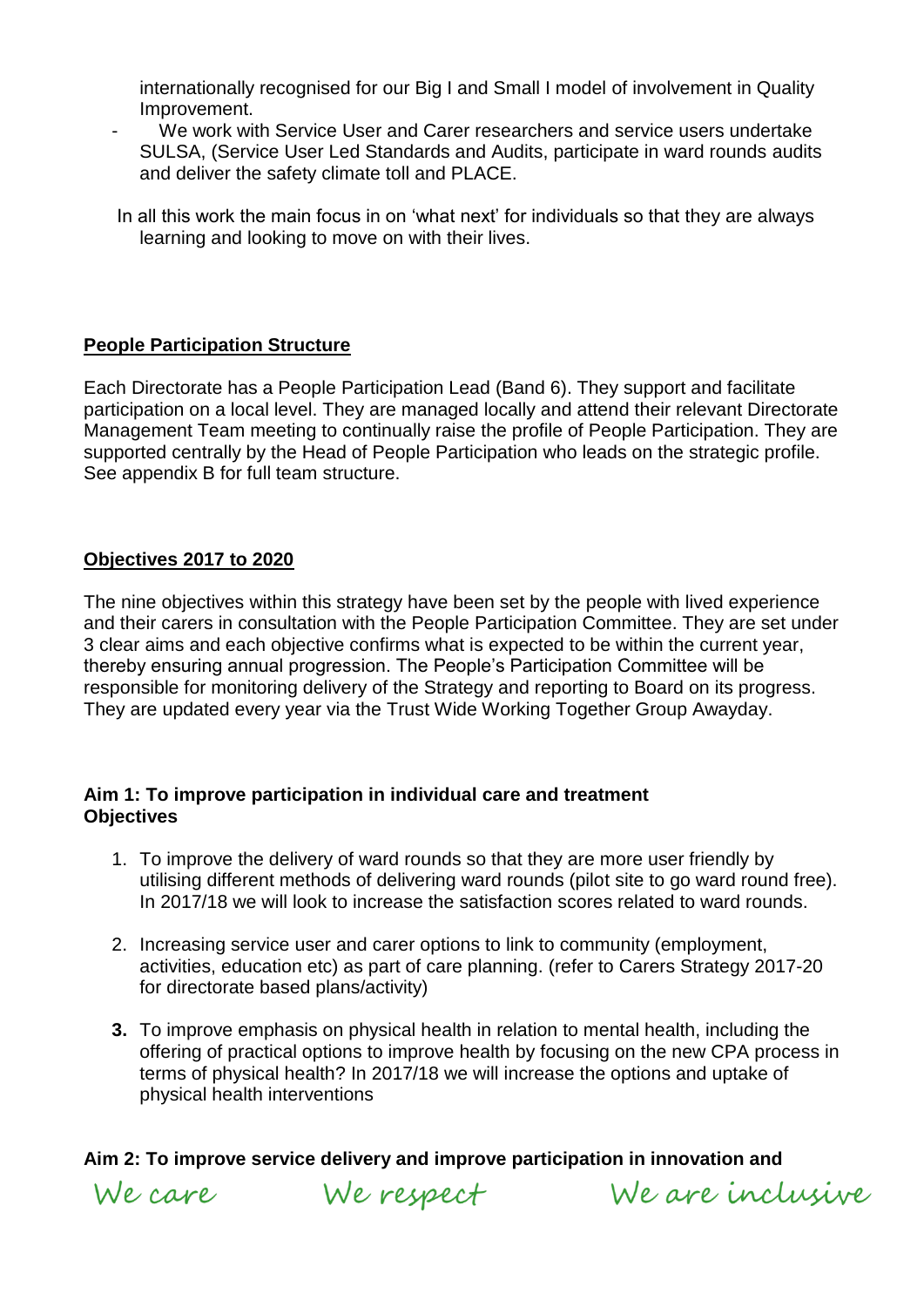#### **transformation Objectives**

- 4. To ensure that transitions between services become more effective, informed and fluid (eg CAMHS to MH adult) by working with CAMHS and Adult teams to develop clearer transitions. In 2017/18 we will have clearer, more informed transitions
- 5. To increase the availability of Peer Support Workers across all settings by having standard recruitment of Peer Support trustwide (recruitment, training and support). In 2017/18 we will extend Peer Support trust wide.
- 6. To improve the identification of new carers, in particular young carers, across all services and offer appropriate support. In 2017/18 we will develop a Mentoring Programme that will train existing carers to support new carers in their roles.

#### **Aim 3: To improve participation in the strategy of Trust Objectives**

- 7. To continue the culture and process change required to establish a true recovery focused organisation by working with the Board to ensure that recovery is understood and systematically applied. In 2017/18 people with lived experience and their carers will work with the Trust to change its ambition to one that is recovery focussed and agree a common definition of recovery to be used across the organisation. It will also establish an effective model of success measurement.
- 8. To continue and increase work to challenge stigma by delivering stigma focused training, conversations and interview questions. In 2017/18 we will challenge stigma across our Trust and our community.
- 9. To ensure that People Participation is integrated into collaborative arrangements and partnerships including integrated care and the Sustainability and Transformation Partnerships (STPs) by supporting the participation of those with lived experience in such arrangements and promoting the ELFT definition of participation amongst partners. In 2017/18 we will establish People Participation in the new collaborations in Newham and Tower Hamlets.

#### **Monitoring and Evaluation**

The delivery and review of this strategy will be the responsibility of the People Participation Committee. Directorate leads and the Executive Directors that report into the Committee on their work, which in turn reports on progress to the Board and to people with lived experience and their carers.

We care We respect

We are inclusive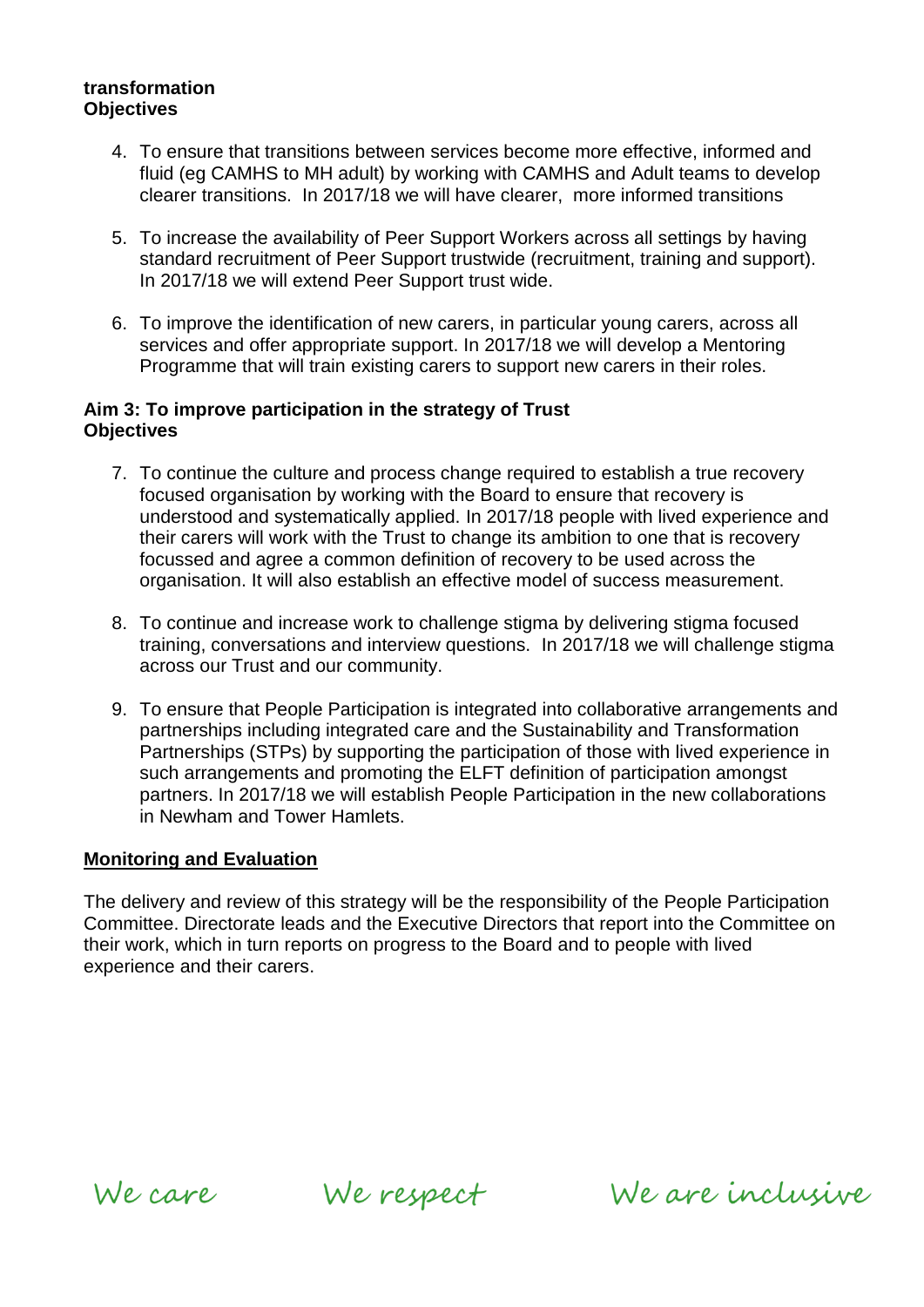#### **Appendices**:

- A. ELFT People Participation Decision Making Model
- B. People Participation Team Structure

# **Appendix A**

# **ELFT People Participation Decision Making Model**



We care

We respect

We are inclusive